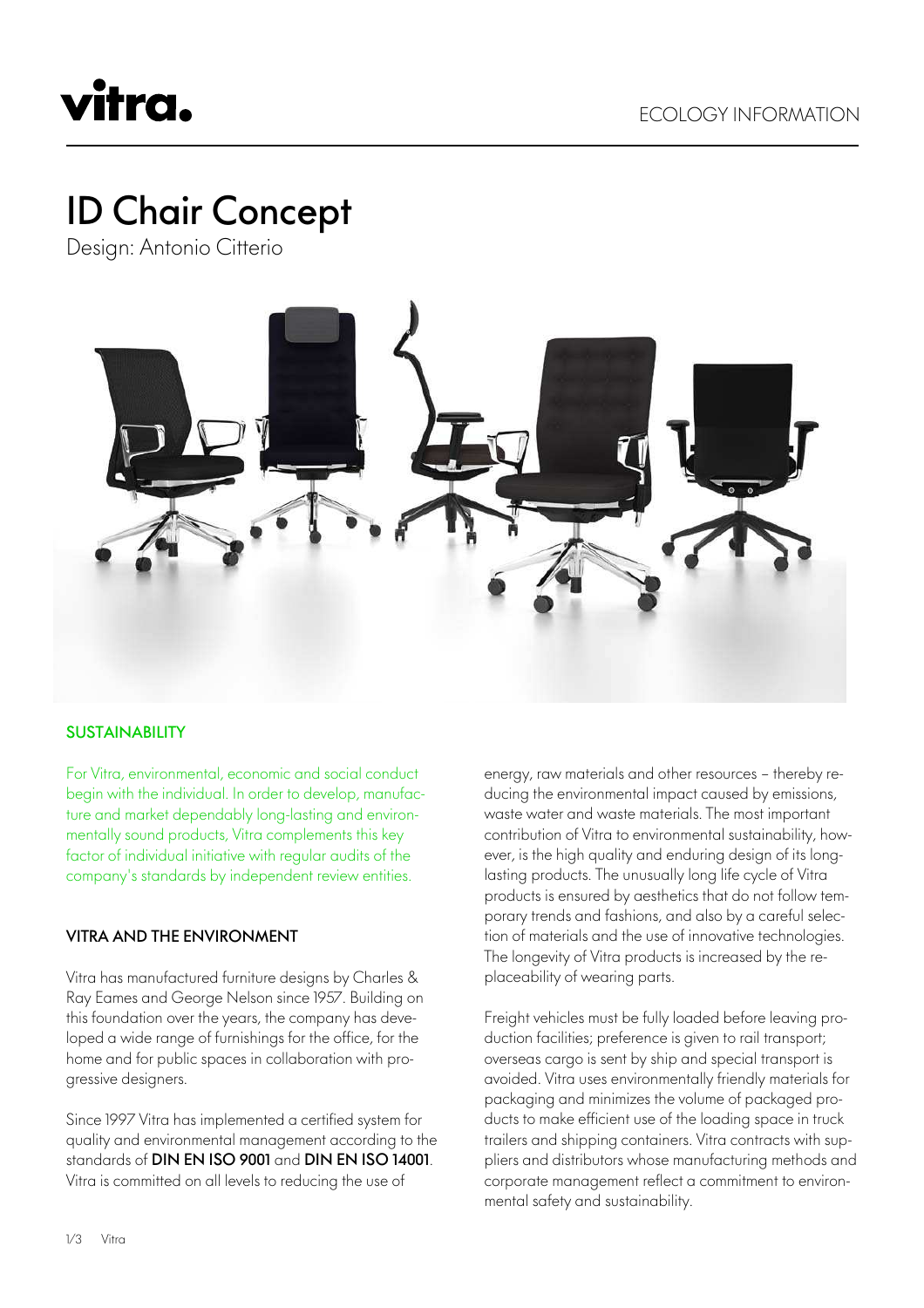# vitra.

### ID Chair Concept

Design: Antonio Citterio

#### MATERIALS

Aluminium is light and durable. Die-cast aluminium components by Vitra are principally made out of remelted alloys which are largely recycled material. When remelting recycled aluminium there is an energy saving of 94% compared to the production of primary aluminium. Aluminium components are 100% recyclable.

Steel is a stable compound of iron and carbon with various added alloys. As the technical properties such as strength and elasticity can be adjusted according to the steel grade, the material can be used flexibly in many different forms. At the end of the product life cycle, steel components can be melted down and completely recycled.

Polyurethane - Vitra uses this material primarily as permanently elastic soft foam in the production of covers. CFCs have not been used to expand polyurethane upholstery since as early as 1989. Polyurethane foams are mostly recycled thermally to generate energy or as a composite.

Polyamide is a very strong thermoplastic synthetic material. With the addition of a small amount of new material, polyamide can be 100% recycled. In order to facilitate single-variety separation and recycling, all plastic components that are large enough are labelled according to ISO 11469:2000.

Polyester is used first and foremost for cover fabrics and non-woven fabrics at Vitra. All cover fabrics undergo strict quality control tests and satisfy the ecological criteria of the German Consumer Goods Ordinance. Polyester is a thermoplastic and can be remelted. However, cover fabrics are generally used thermally or as a material.

Other thermoplastics are used for special applications. Vitra principally prefers thermoplastic to duroplastic synthetics, as with the addition of a small amount of new material, they are 100% recyclable. In order to facilitate single-variety separation and recycling, all plastic com-



ID Mesh with aluminium base, aluminium ring armrests (43100100). Cover fabrics will be separated into synthetic materials and natural fibres, depending on the material.

ponents that are large enough are labelled according to ISO 11469:2000.

#### RECYCLING, PACKAGING AND REUSE OF **PRODUCTS**

Once a product reaches the end of its life cycle, it must be disposed of.

#### Recyclability:

ID Chair Concept is 97% recyclable when fully separated. Vitra understands the term recyclability to signify only melting down and reuse of raw materials. Polyurethane and wood products, for example, cannot be melted down. However, these materials can be used thermally to generate energy or can be crushed and recycled as materials.

#### Proportion of recycled material:

ID Chair Concept contains 51% recycled material. Using recycled materials conserves valuable resources. With their proportion of recycled material, among other things,